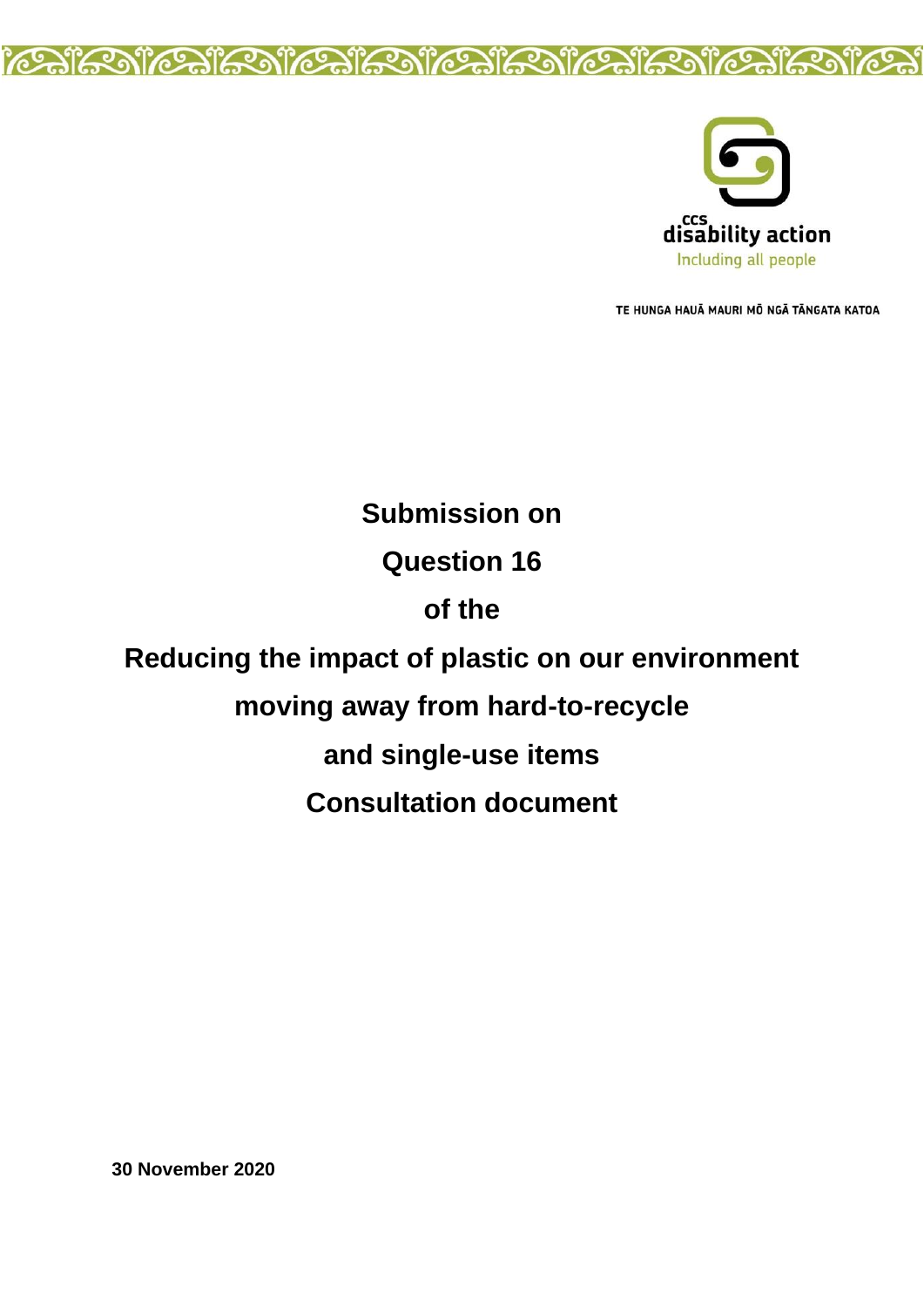# **About us**

CCS Disability Action is a community organisation that has been advocating for disabled people to be included in the community since 1935. We provide direct support to approximately 5,000 children, young people and adults through our 18 branches, which operate from Northland to Invercargill. Our support focuses on breaking down barriers to participation. We receive a mixture of government and private funding.

CCS Disability Action has a national network of access coordinators, who work with local government and transport operators to create a more inclusive society. We also run New Zealand's nation-wide Mobility Parking Permit scheme. This scheme currently supports more than 150,000 people to more easily access their communities and facilities. Our fully owned subsidiary, Lifetime Design Ltd, advocates for and provides universal design guidelines to improve the accessibility of New Zealand housing.

# **Question 16. What do you think about the proposed mandatory phase-out of some single-use plastic items?**

At this stage, we oppose any phase out of plastic single-use straws. We oppose this for three reasons:

- 1. There is no real detail around the proposed exemptions;
- 2. The proposed exemptions are not guaranteed. In the consultation document, the Ministry only commits to consider exemptions and describes the exemptions as potential (Ministry for the Environment, 2020, pp. 48, 65). The Ministry also appears to state that any exemptions will be dependent on submissions (Ministry for the Environment, 2020, p. 65); and
- 3. There is no proposed mechanism to address, or any acknowledgement of, the extra costs disabled people will face from banning plastic single-use straws.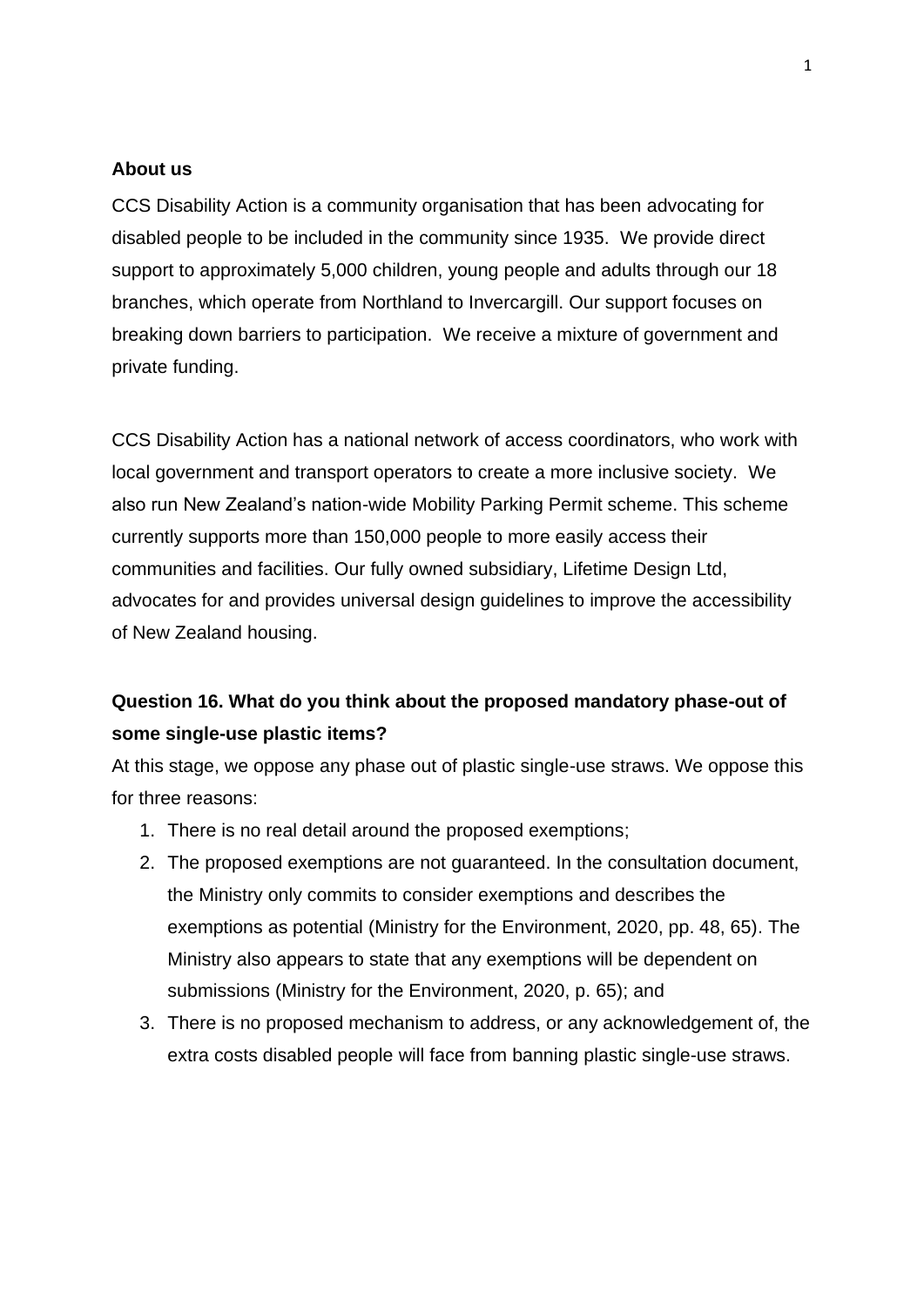#### **The details of any exemption matter**

The consultation document says any exemption could be similar to those in England and European Union. Apart from that there is no detail about how the exemptions would work. Given the possible effects of a ban on plastic single-use straws on some disabled people's lives, this lack of detail is very problematic. An effective and nonstigmatising exemption will be extremely difficult to achieve. In general, there are reports of the exemptions in other jurisdictions being ineffective, imposing costs on disabled people, and/or being stigmatising (Jenks & Obringer, 2020; Danovich & Godoy, 2018; Schultz, 2019).

Exemptions need to be effective and, crucially, non-stigmatising. This means there needs to be widespread knowledge about, and a commitment to, any exemption in the hospitality industry as well as knowledge and acceptance of the exemption from the general public. For any exemption to be effective, single-use plastic straws have to be widely and reliably available, which will be difficult given the supply of straws will shrink dramatically with the ban.

# **The costs of exemptions for disabled people**

An exemption could also increase the already high costs disabled people face, both financial-costs and time-costs. Disabled people and their whānau are already far more likely to report income inadequacy than non-disabled people (Murray, 2019, pp. 10-11, 24-27). Disabled people also report that one of the biggest barriers they face is a lack of time (Wilkinson-Meyersa, et al., 2014, p. 1547). With an exemption both financial and time costs could increase. For example, if disabled people have to buy straws from pharmacies that imposes a cost where currently disabled people can get straws for free in many hospitality establishments. Those pharmacies may also charge higher rates than supermarkets for straws.

If only some hospitality establishments stock plastic straws, or are aware of the exemption, this will increase the time-cost for disabled people and their whānau of accessing meals and drinks. They may have to try multiple venues. An exemption process may also be stigmatising and will require people to disclose that they have a disability (Jenks & Obringer, 2020; Schultz, 2019; Danovich & Godoy, 2018).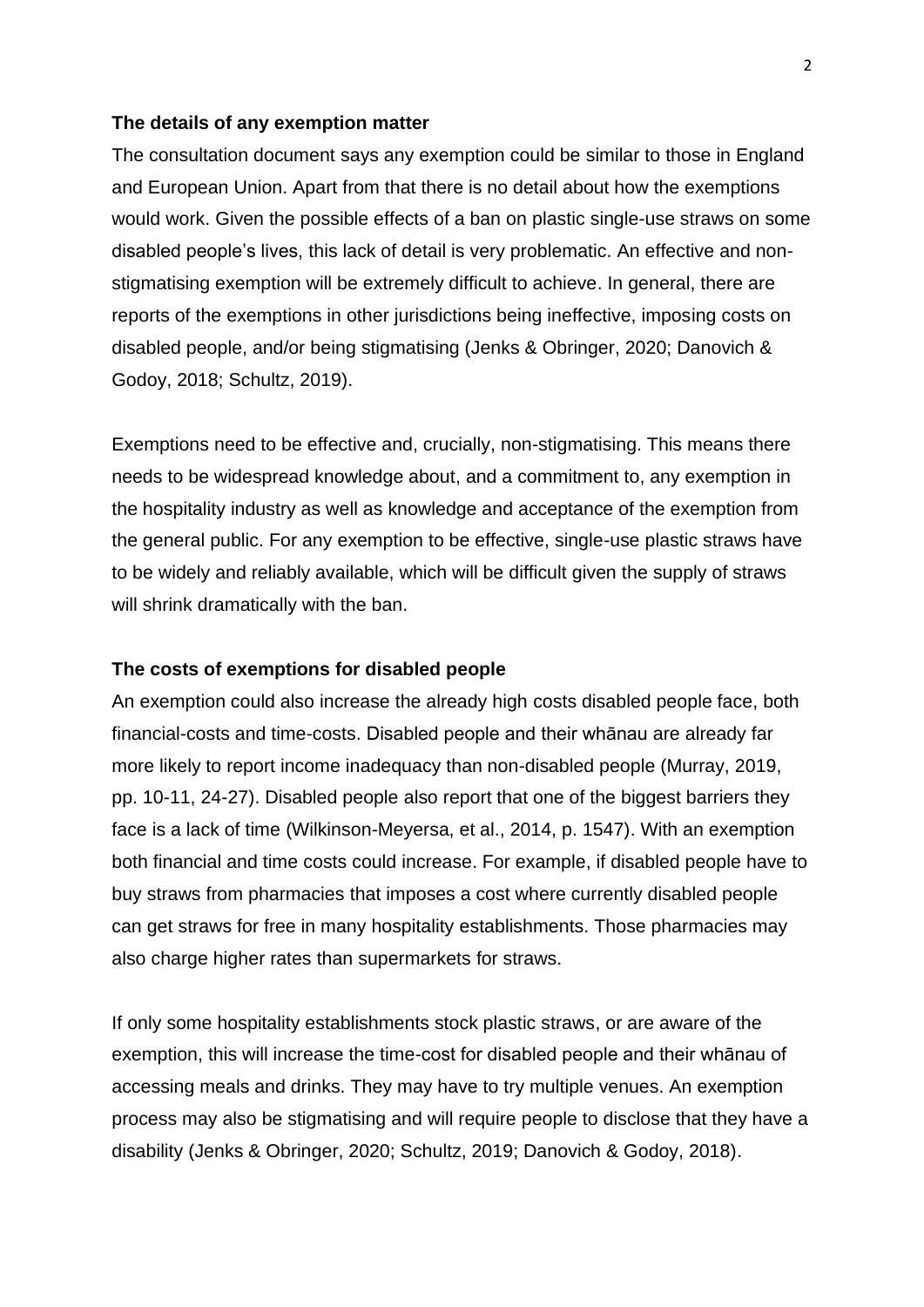### **Research into alternatives**

There is not a single alternative to plastic single-use straws that works for every disabled person. There is tremendous diversity within the disability community. United States research has found that paper straws do not work for an overwhelming number of disabled people. Between 70% to 78% of the disabled people in this research would not recommend them (The Disability Organizing Network , 2018, p. 4).

The most recommended alternative to current single-use plastic straws is compostable single-use bent plastic straw (77% of disabled people in this research would recommend them). This alternative would also be banned under the current proposals. The highest scoring remaining alternative was a BPA-free reusable bent straw (67% of disabled people in this research would recommend). The steel and silicon options had between 38% and 52% of disabled people recommending them (The Disability Organizing Network , 2018, p. 4).

In addition, as the consultation document acknowledges, alternatives often cost more (Ministry for the Environment, 2020, p. 43).

# **The way forward**

The Ministry for the Environment needs to proactively involve disabled people in any decision-making around banning plastic straws and the design of any exemptions.

This current consultation process is not adequate. The online process the Ministry prefers for submissions provides no easy way to provide feedback on the straw proposal specifically or to comment on possible exemptions. Instead it has high-level overarching questions.

The details of any exemptions need to be worked out with disabled people before any ban of single-use plastic straws takes place. This is crucial. If a ban is passed, with poorly designed exemptions or the exemptions are not in place, there will be a significant and unacceptable impact on some disabled people.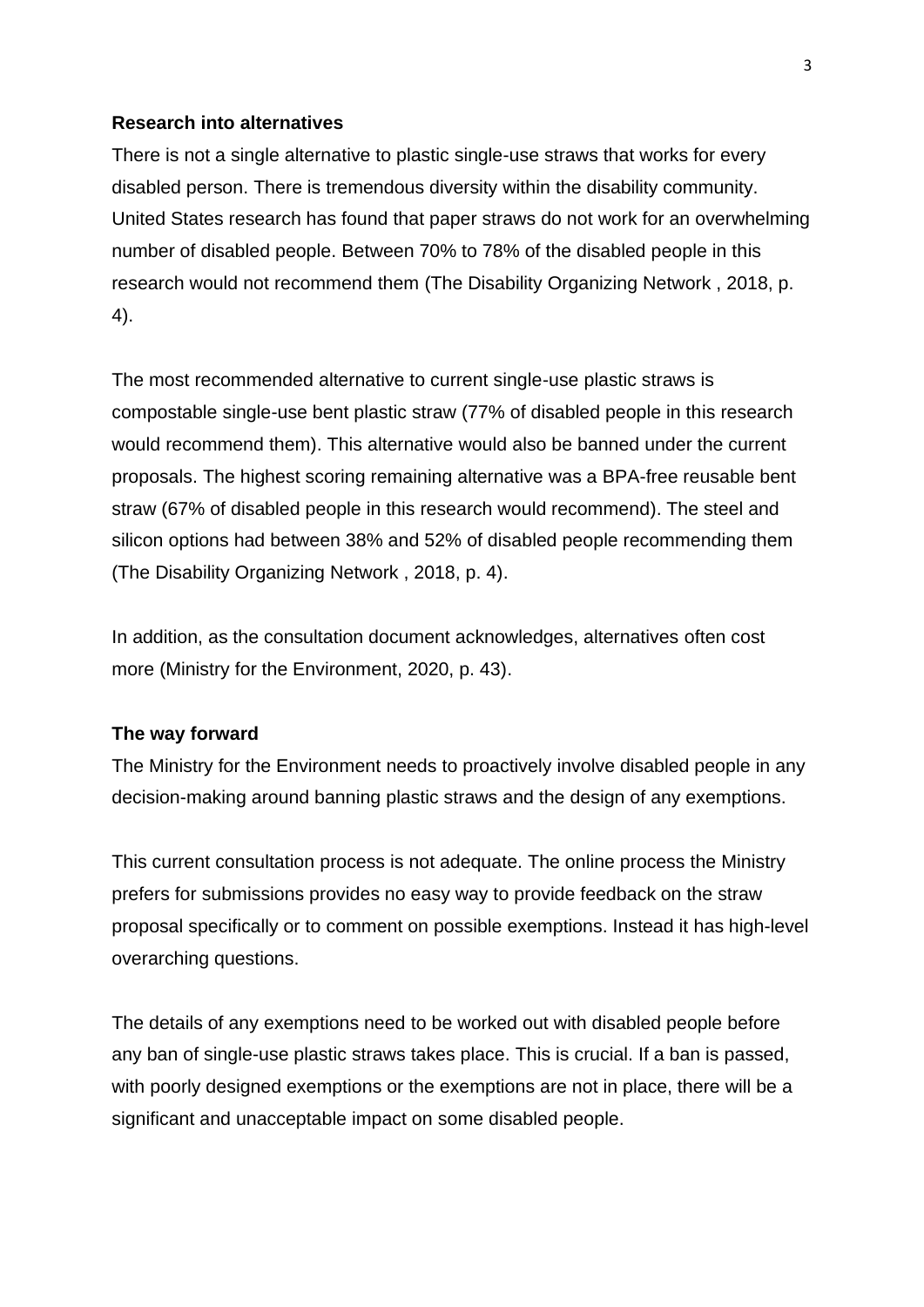# **Designing for everyone**

There is currently not a strong enough focus on making sure reusable products are universally designed and work for all disabled people. We are not at all confident a solely market solution will ensure disabled people's needs are met by new reusable technology and products. Instead the government needs an adequately resourced strategy for ensuring the needs of disabled people are met by designers and companies working on reusable products. This will likely require a mix of incentives and awards. It will also require linking disabled people to designers and encouraging more diversity amongst designers so that disabled people are represented amongst the workforce designing the technology of the future.

#### **Addressing costs**

Even if more inclusive reusable products are available, cost will be a significant barrier. A straightforward solution is to expand the existing Disability Allowance to cover the purchase of reusable alternatives to single-use products that are linked to a disability-related need. The Disability Allowance is currently underutilised with most people receiving far below the possible maximum (Murray S. , 2020).

# **Bibliography**

- Danovich, T., & Godoy, M. (2018, July 11). *Why People With Disabilities Want Bans On Plastic Straws To Be More Flexible.* Retrieved from NPR: https://www.npr.org/sections/thesalt/2018/07/11/627773979/why-people-withdisabilities-want-bans-on-plastic-straws-to-be-more-flexible
- Jenks, A. B., & Obringer, K. M. (2020). The poverty of plastics bans: Environmentalism's win is a loss for disabled people. *Critical Social Policy*, 151-161.
- Ministry for the Environment. (2020). *Reducing the impact of plastic on our environment – moving away from hard-to-recycle and single-use items.* Wellington: Ministry for the Environment.
- Murray, S. (2019). *The state of wellbeing and equality for disabled people, their families, and whānau.* CCS Disability Action.
- Murray, S. (2020, August). *Ethnic inequality in the payment of the New Zealand Disability Allowance (with tables).* Retrieved from Research Gate: https://www.researchgate.net/publication/343431748\_Ethnic\_inequality\_in\_th e\_payment\_of\_the\_New\_Zealand\_Disability\_Allowance\_with\_tables